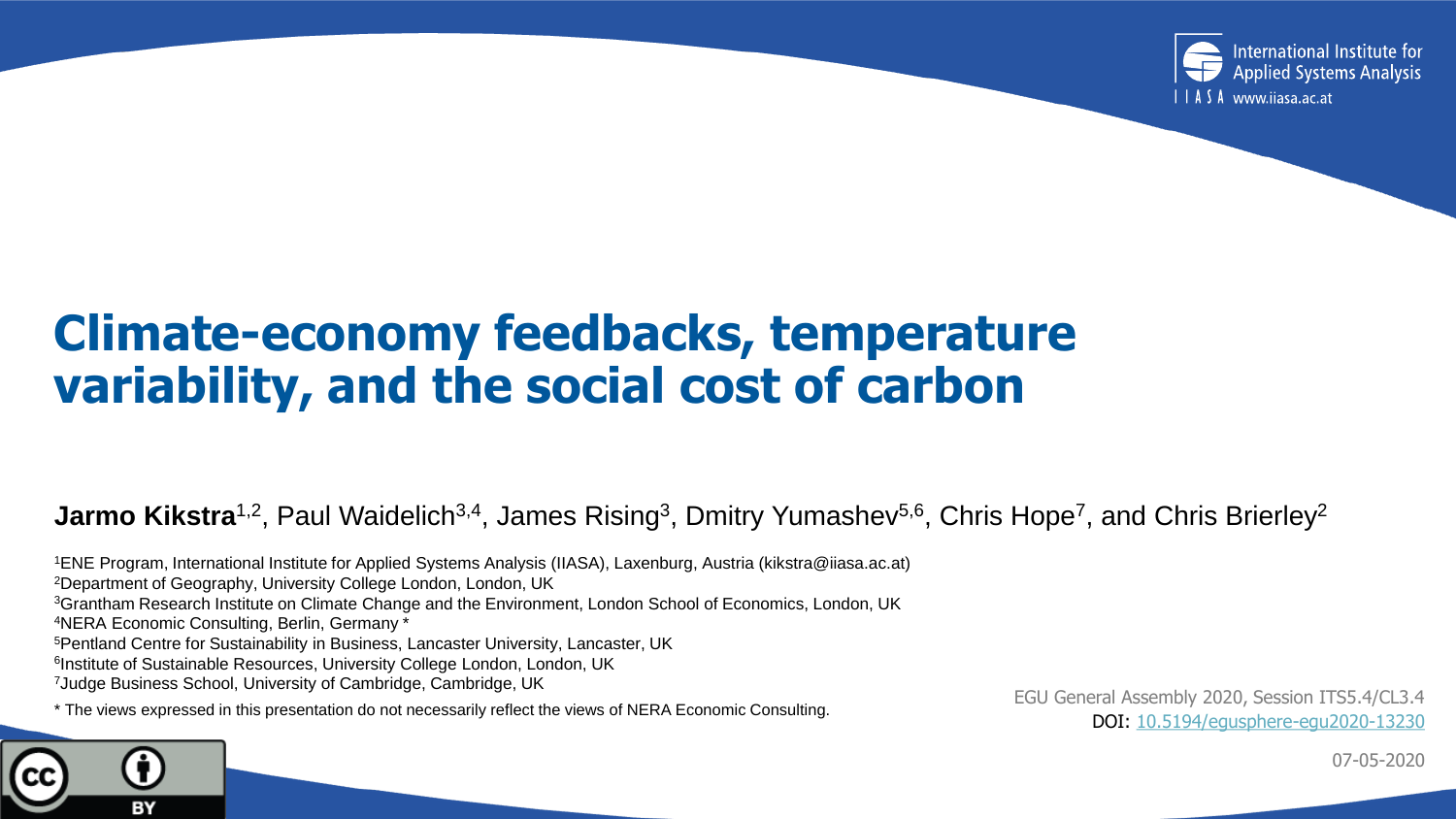

#### Study setup





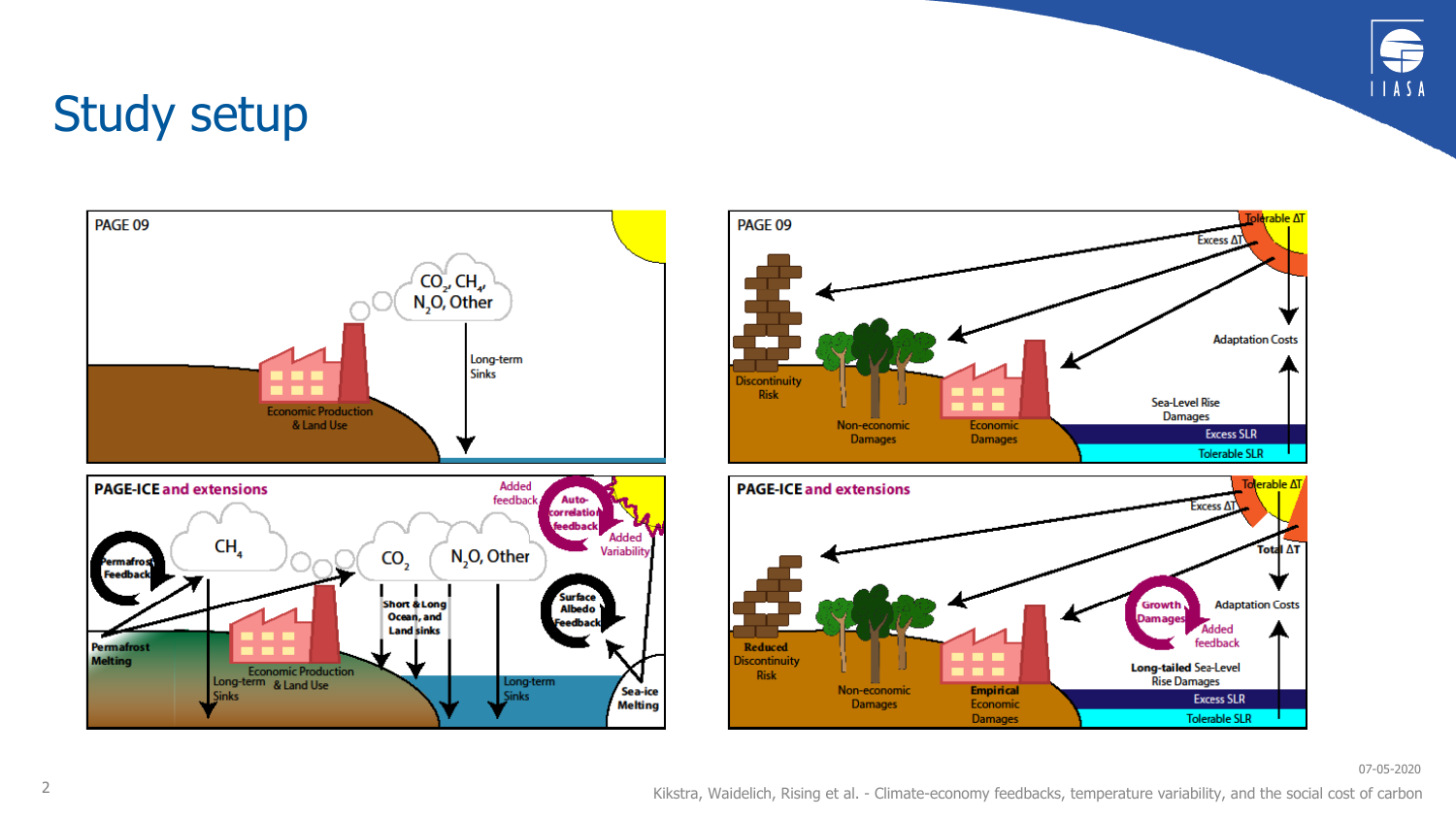

# Alterations in PAGE-ICE



Hope, C. (2013). Critical issues for the calculation of the social cost of CO2: why the estimates from PAGE09 are higher than those from PAGE2002. *Climatic Change*, *117*(3), 531–543. <https://doi.org/10.1007/s10584-012-0633-z> Yumashev, D., Hope, C., Schaefer, K., Riemann-Campe, K., Iglesias-Suarez, F., Jafarov, E., … Whiteman, G. (2019).



07-05-2020

Climate policy implications of nonlinear decline of Arctic land permafrost and other cryosphere elements. *Nature* <sup>3</sup> *Communications*, *10*(1), 1900. <https://doi.org/10.1038/s41467-019-09863-x> Kikstra, Waidelich, Rising et al. - Climate-economy feedbacks, temperature variability, and the social cost of carbon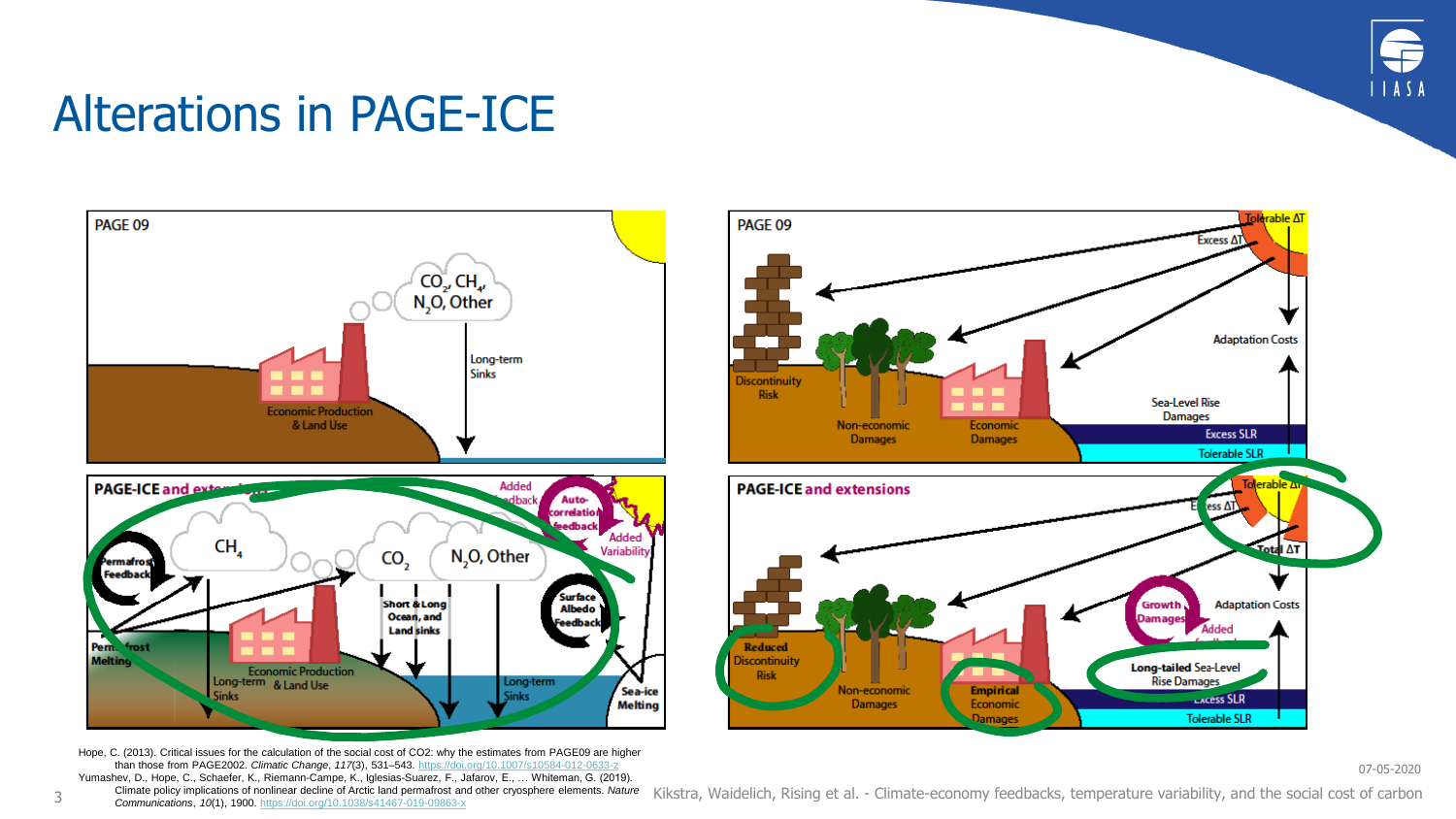# Updating the social cost of carbon for amongst others AR5, SAF, PCF, and empirical damages (SSP2-4.5)



- Arctic feedbacks are not a large contributor to the SCC compared to other socioeconomic updates
- Increases in damages in the Global South make up for almost the entire increase in the SCC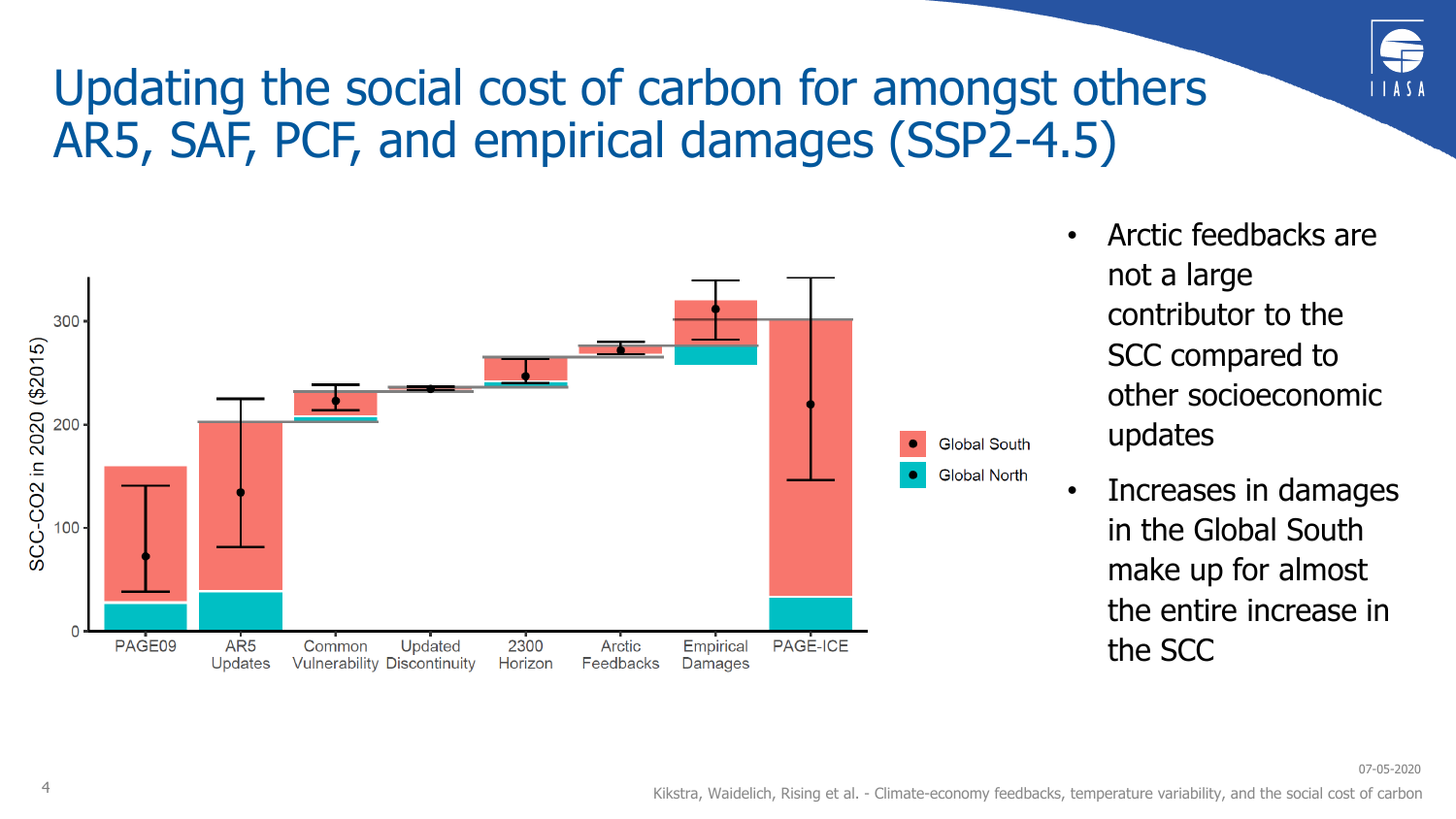

07-05-2020

#### Study setup





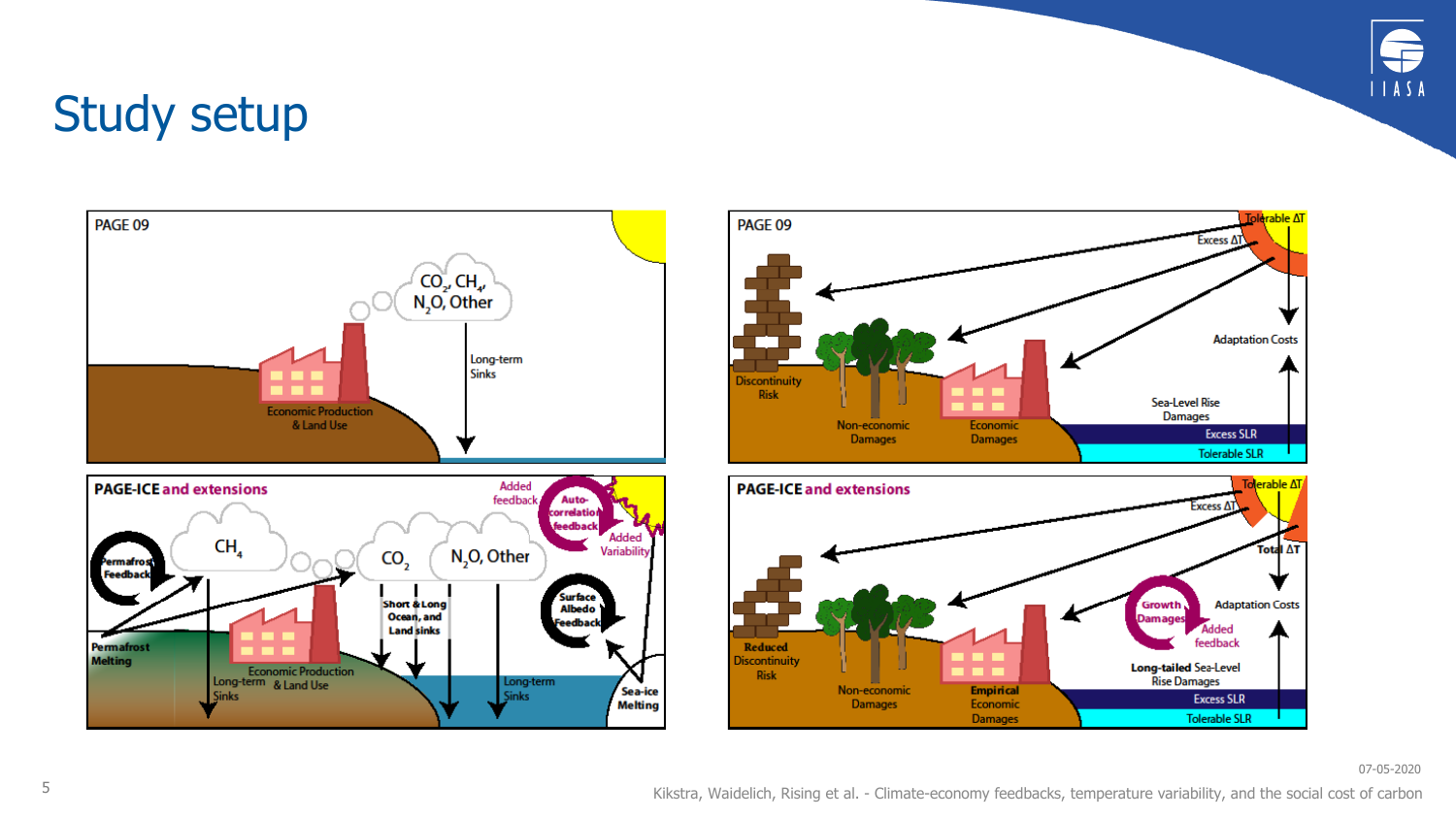

#### Introducing the possibility of persistent damages





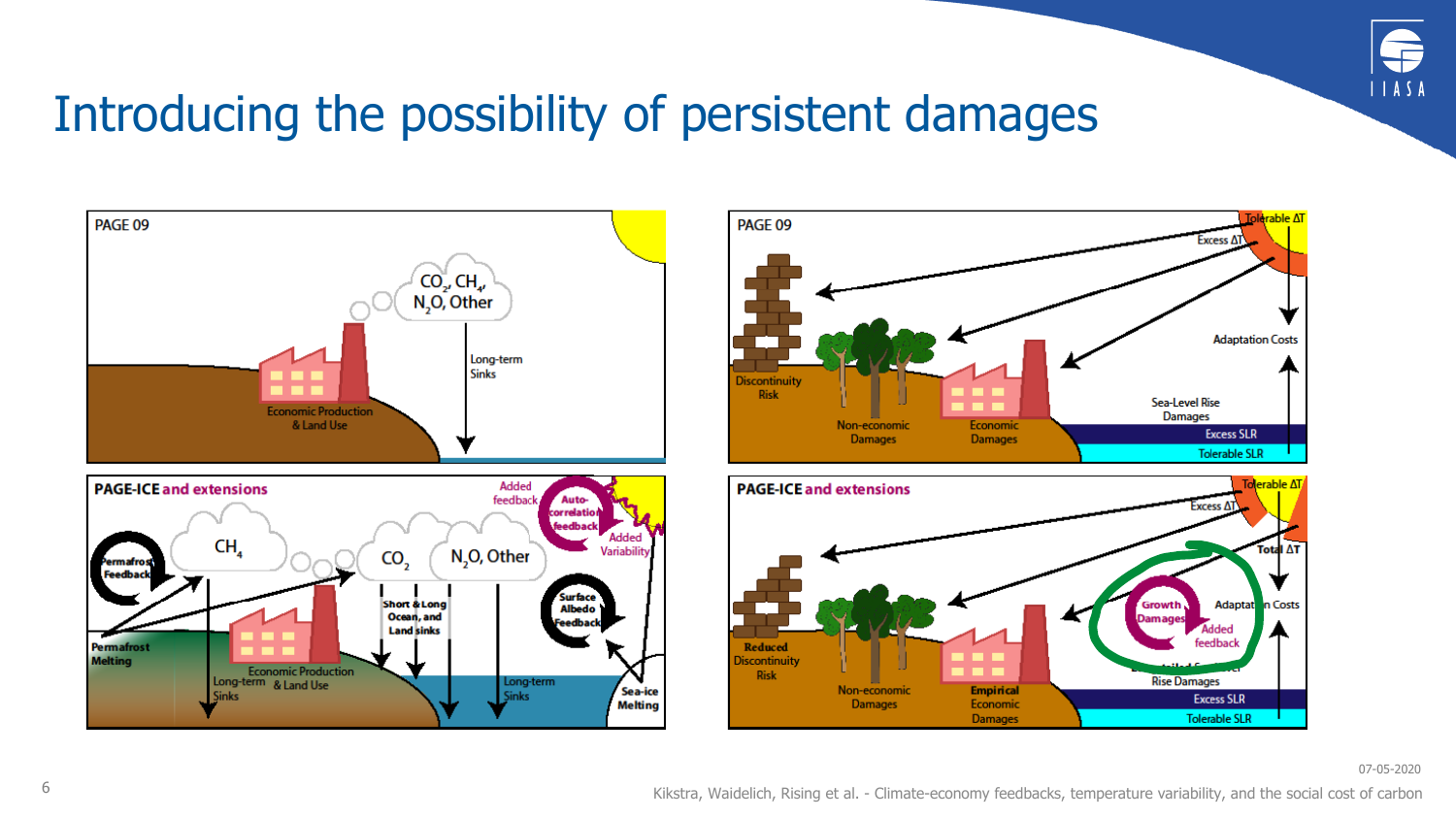

#### Growth effects (SSP2-4.5) – adjusted GDP pathways



- GDP pathways are strongly moderated with increased levels of damage persistence
- Growth effects are regionally heterogeneous
- From 2100 on, a share of the model runs sees global GDP contraction
- In 2150, South Asia, Africa and the Middle East, and Latin America hit mean GDP/cap levels that are equal to absolute poverty levels for a considerable share of model runs.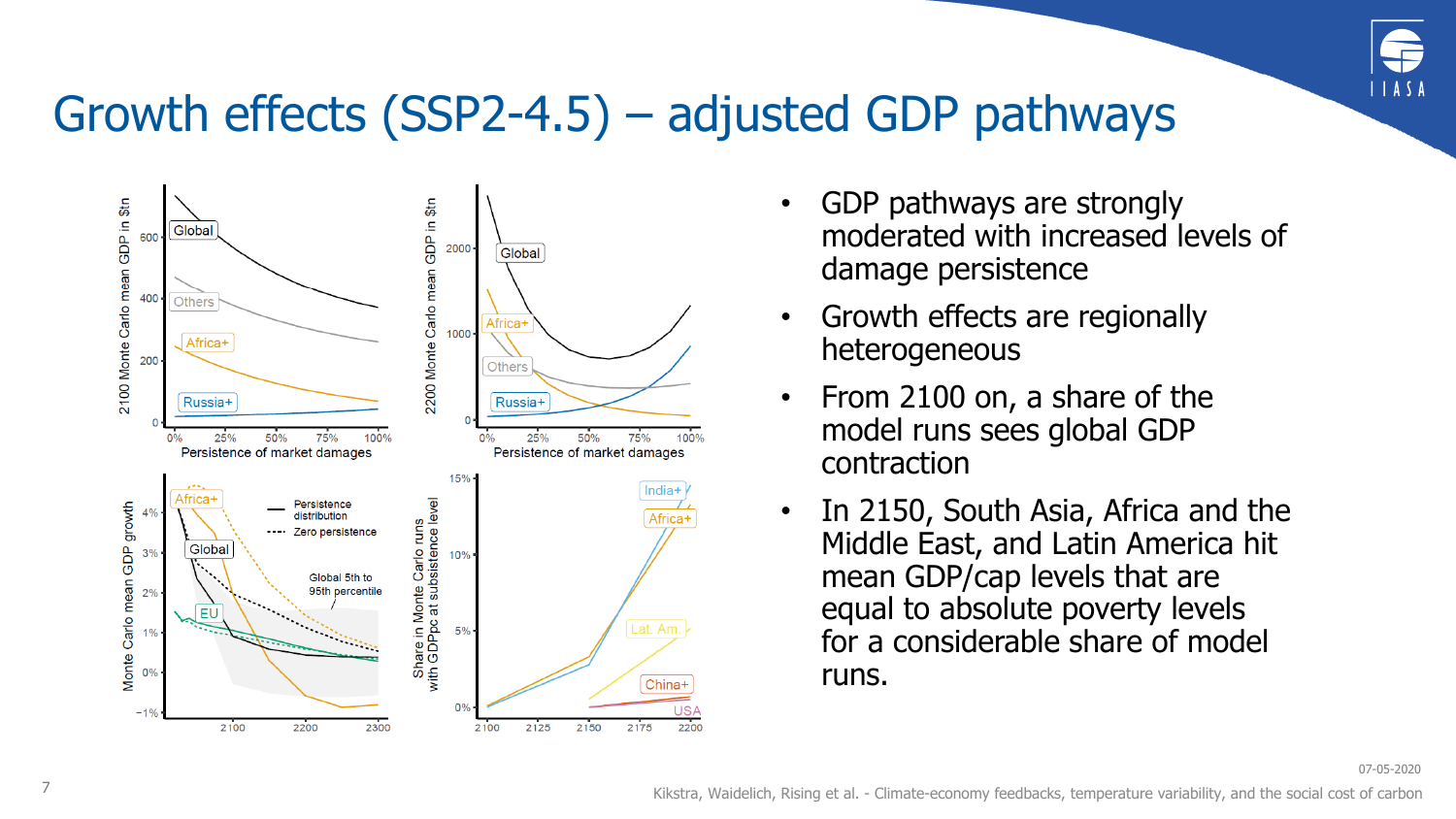

07-05-2020

# Growth effects (SSP2-4.5) – effect on the SCC



- With one lag, the implied damage persistence equals 52.8% of the immediate impact.
- Even if a minor share (10%) of damages persist in the next year, the SCC increases 15x.
- For higher levels of persistence, an increasing share of model runs produce an SCC of zero as damages before the CO2 pulse already reach PAGE-ICE's cap on total damages ("statistical value of civilization")
- Growth effects, or damage persistence, deserves as much discussion in the SCC debate as discounting and climate sensitivity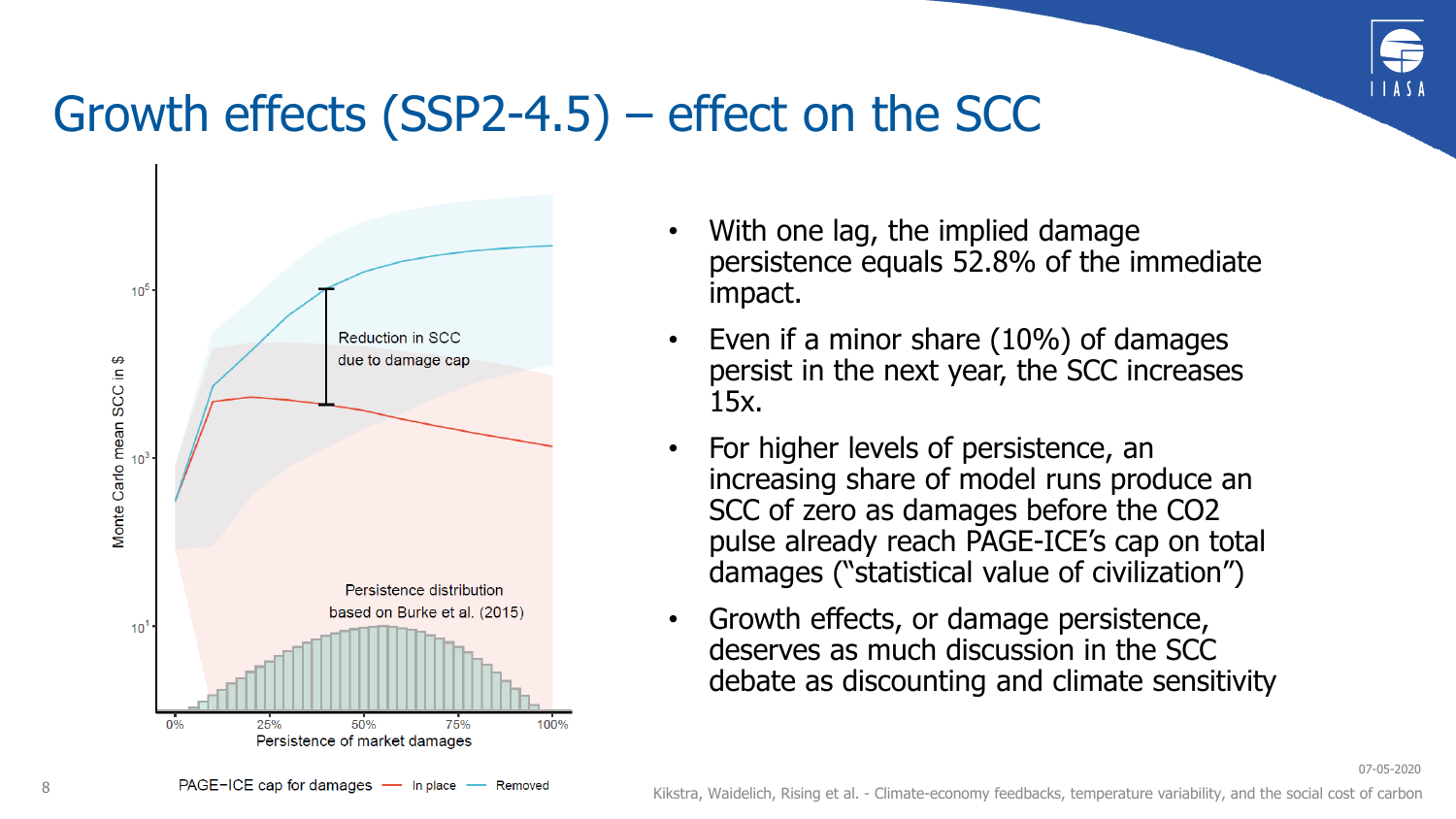

#### Study setup





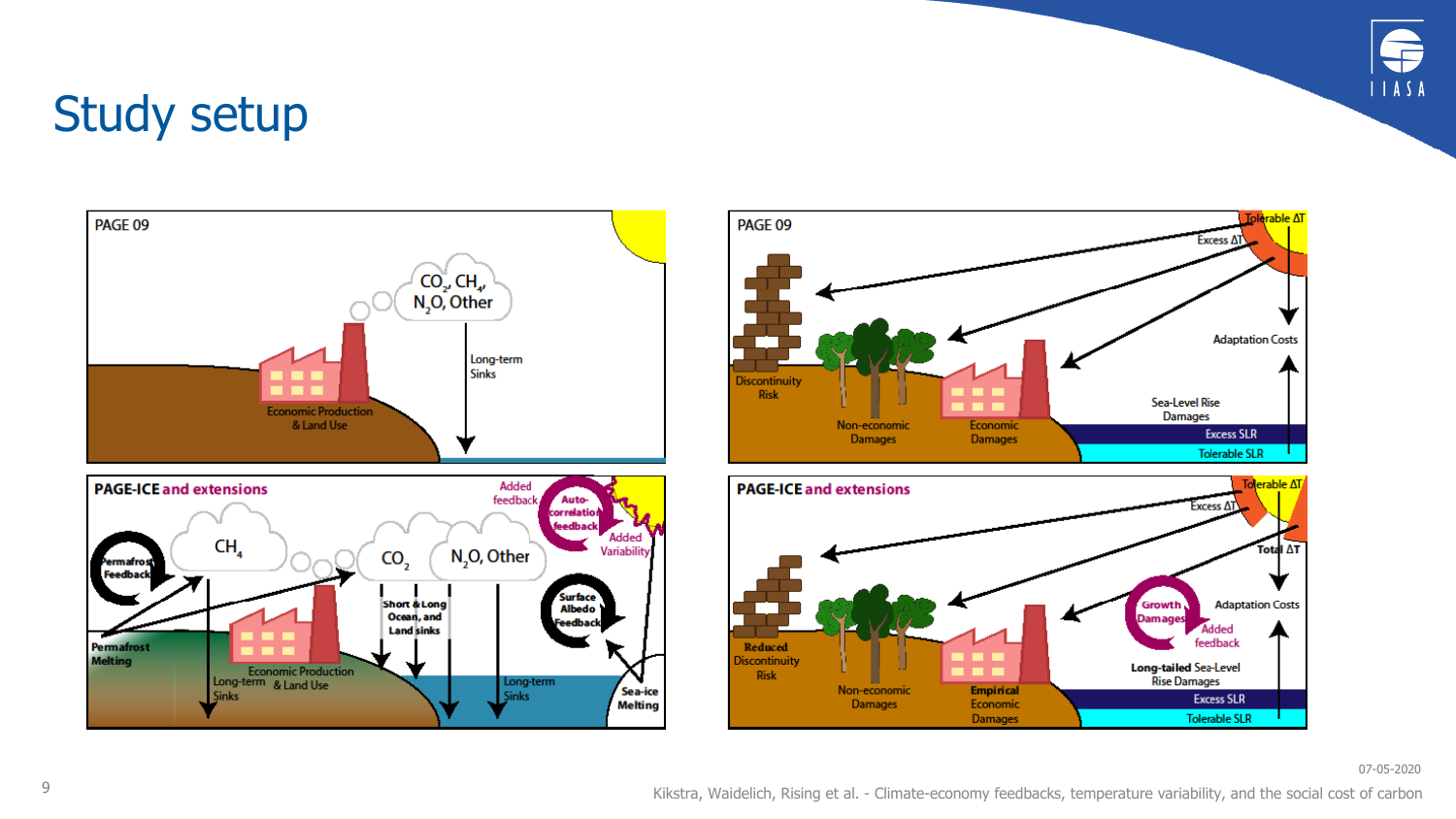

# Introducing climate variability

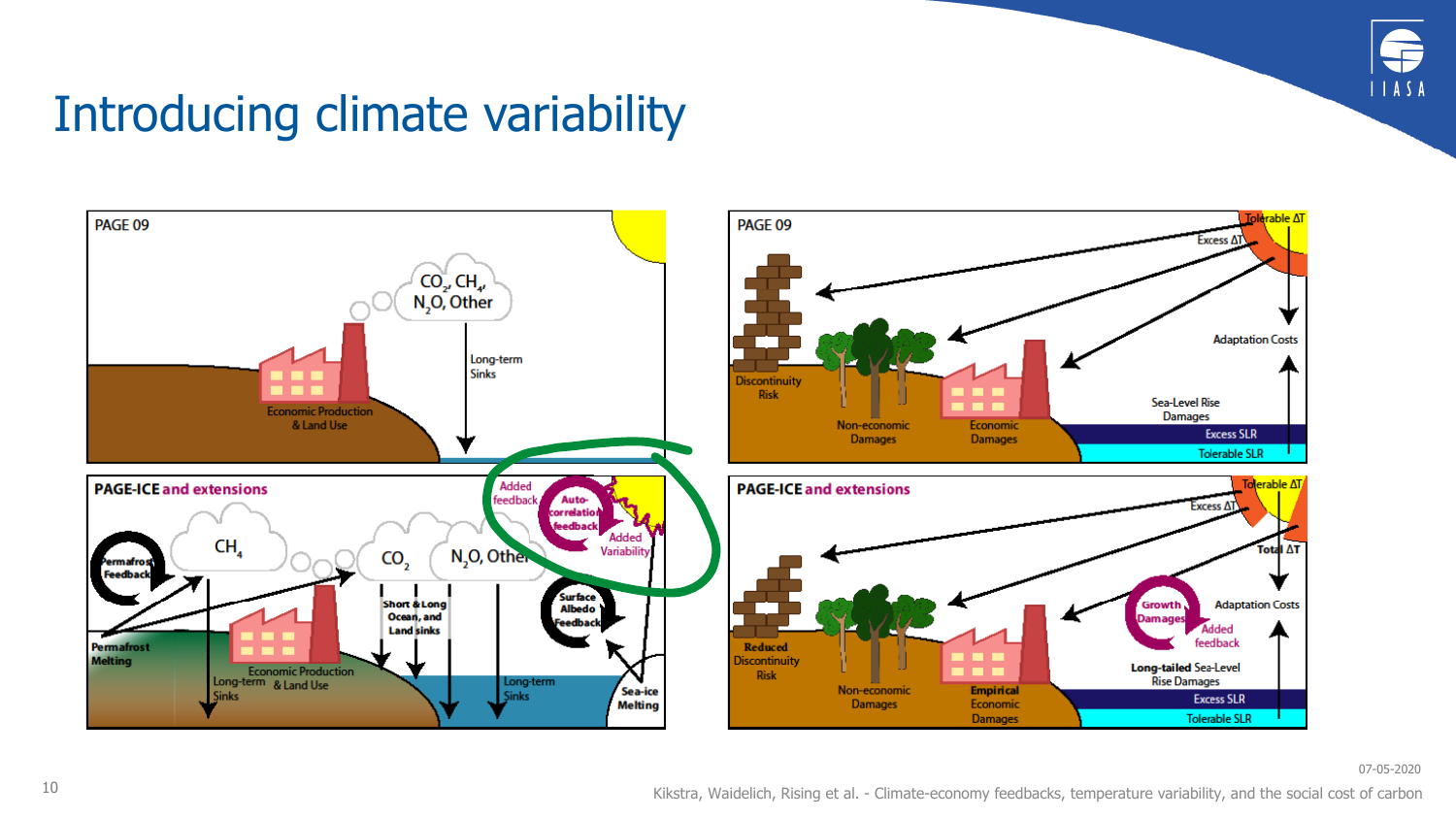# Temperature anomalies (SSP2-4.5)



PAGE (annual) with variability

- Including temperature anomalies leads to a more realistic representation of possible temperature realisations
- This includes higher relative frequency of extreme mean annual temperatures throughout the modelling period.

07-05-2020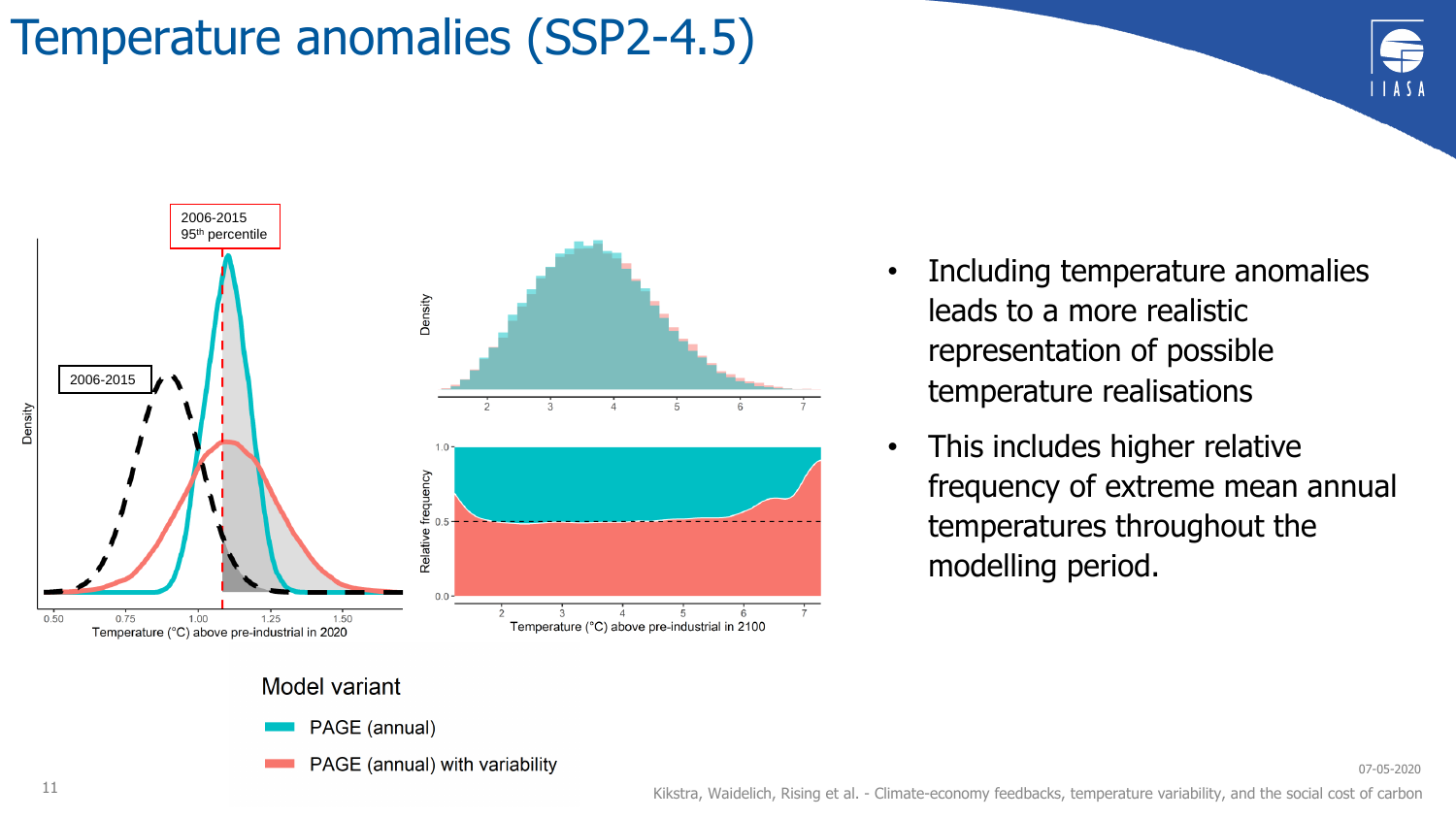# Temperature anomalies (SSP2-4.5) – economic damages



07-05-2020

- Previous estimates underestimated climate impacts by not including temperature variability
- Temperature anomalies interact with other uncertain parameters and change the resulting SCC distribution significantly



12 Kikstra, Waidelich, Rising et al. - Climate-economy feedbacks, temperature variability, and the social cost of carbon

6

Percentage of GDP

0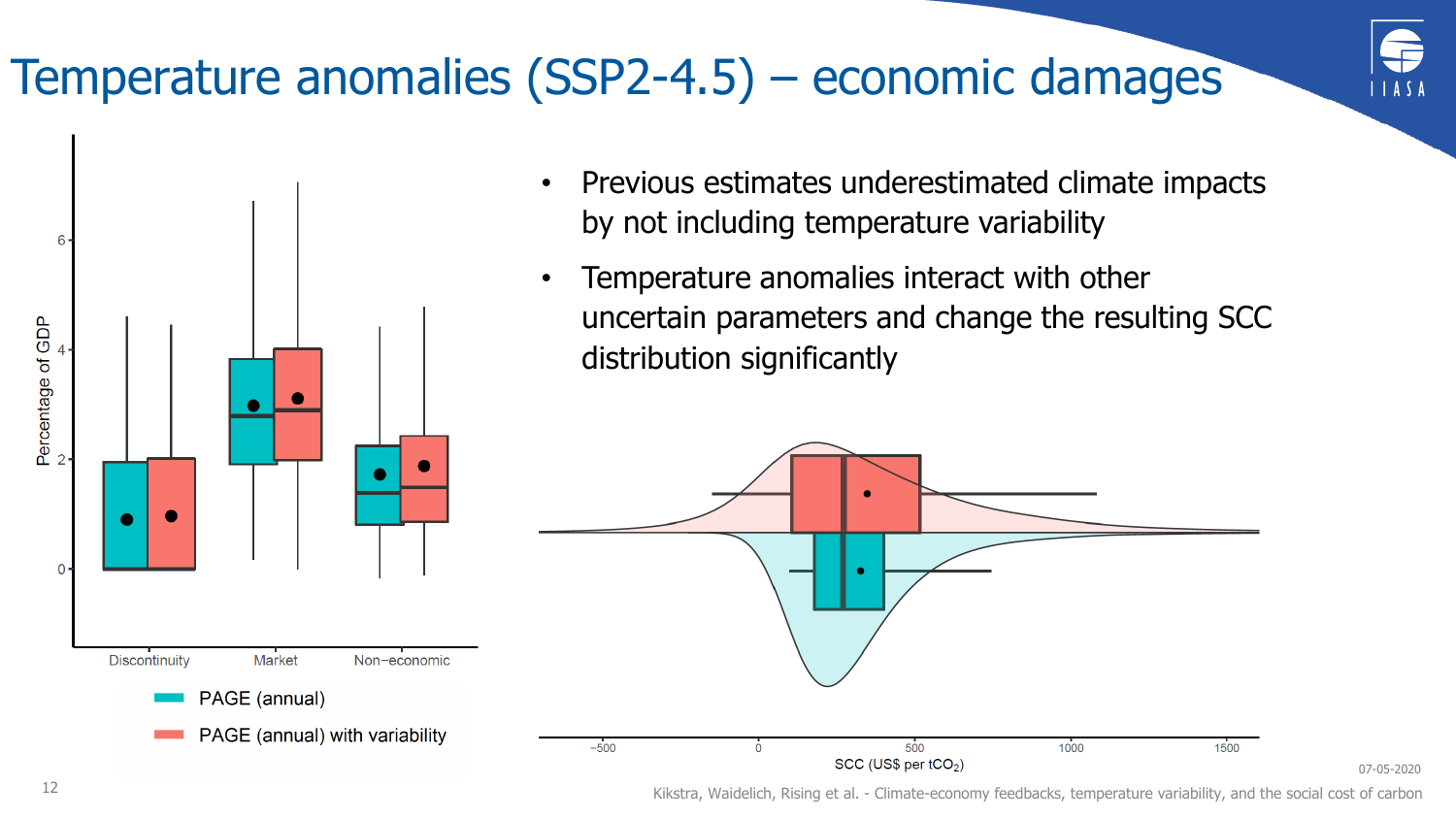

# Thank you for your time.

Any questions?

**Jarmo Kikstra** International Institute for Applied Systems Analysis [kikstra@iiasa.ac.at](mailto:kikstra@iiasa.ac.at) https://orcid.org/0000-0001-9405-1228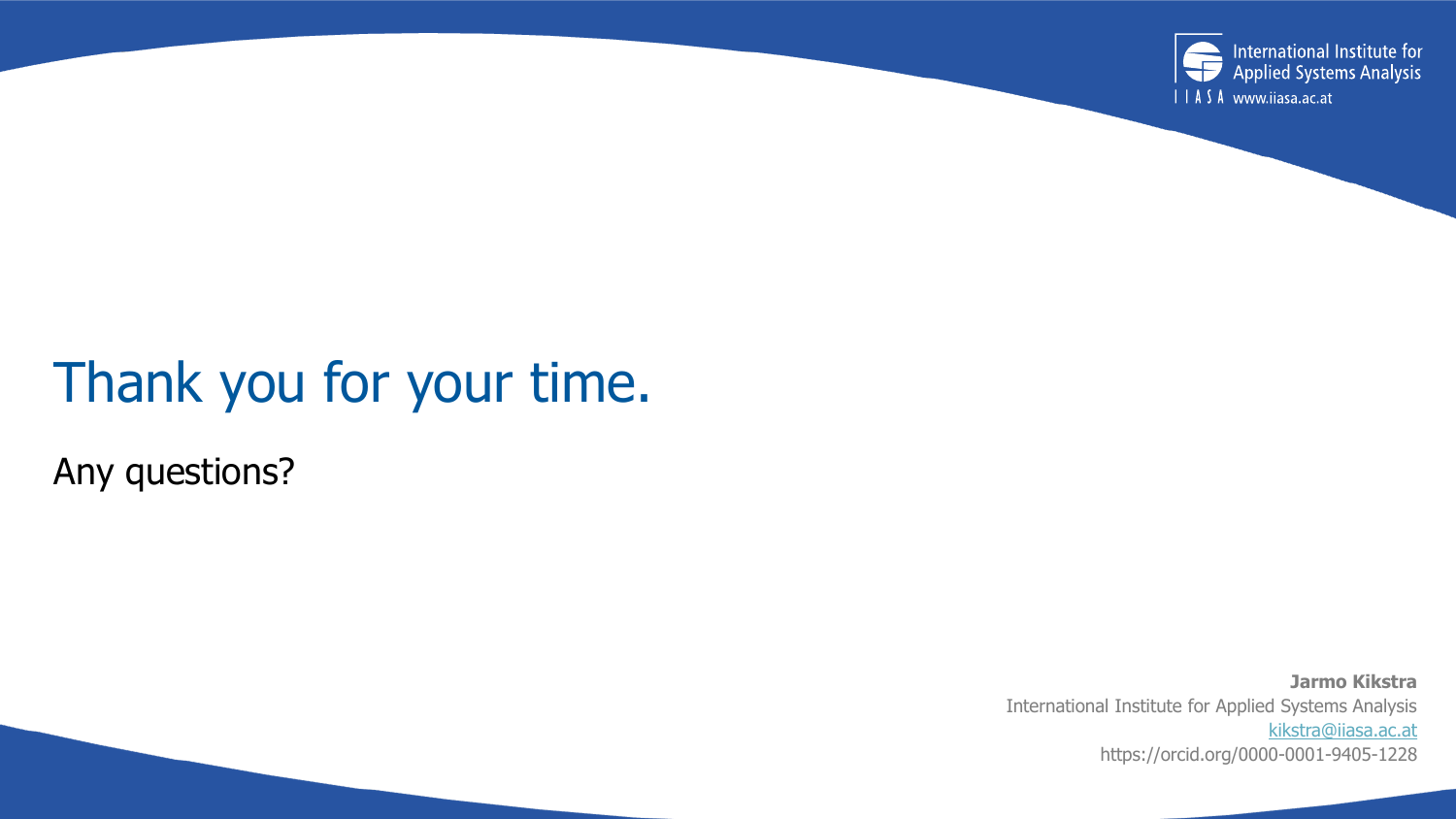

# Overview of SCC values under different climate and socioeconomic pathways